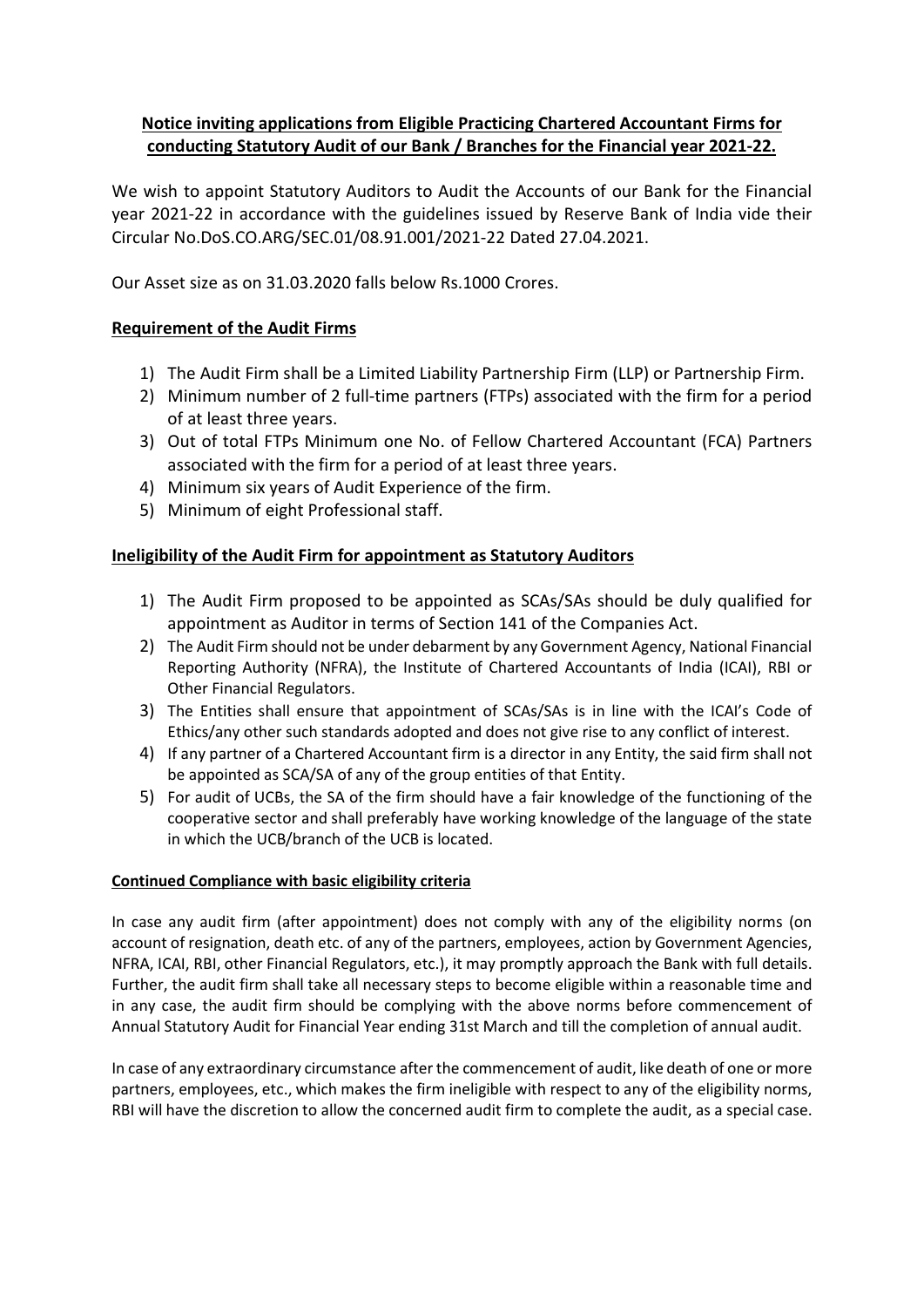#### Procedure for Appointment of SCAs/SAs

The Bank will shortlist minimum of 2 audit firms so that even if firm at first preference is found to be ineligible/refuses appointment, the firm at second preference can be appointed and the process of appointment of SCAs/SAs does not get delayed. However, in case of reappointment of SCAs/SAs by Bank till completion of tenure of continuous term of 3 years, there would not be any requirement of shortlisting and sending names of multiple audit firms to RBI while seeking approval to appointment.

The names of shortlisted audit firms, in order of preference, shall be placed before the Audit Committee / Board of Directors for selection as SCAs/SAs. Upon selection of SCAs/SAs by the bank in consultation with Audit Committee / Board of Directors verify compliance with the eligibility norms prescribed by RBI and shall seek RBI's prior approval for appointment of SCAs/SAs.

The Bank shall obtain a certificate, along with relevant information as per Form B (which is attached), from the audit firm(s) proposed to be appointed as SCAs/SAs to the effect that the audit firm(s) complies with all the eligibility norms prescribed by RBI for the purpose. Such certificate should be signed by the main partner/s of the audit firm proposed for appointment of SCAs/SAs of the Entities, under the seal of the said audit firm.

Chartered Accounts who qualify themselves with the norms prescribed above shall submit their Applications together with requisite enclosures addressed to the Chief Executive Officer, The Adarsh Cooperative Urban Bank Limited, # 1-251/1, MPR Complex, Shapurnagar, IDA Jeedimetla, Phase-I, Hyderabad-500 055, Telangana State immediately or apply online for further processing.

> For The Adarsh Cooperative Urban Bank Ltd., CHIEF EXECUTIVE OFFICER -Sd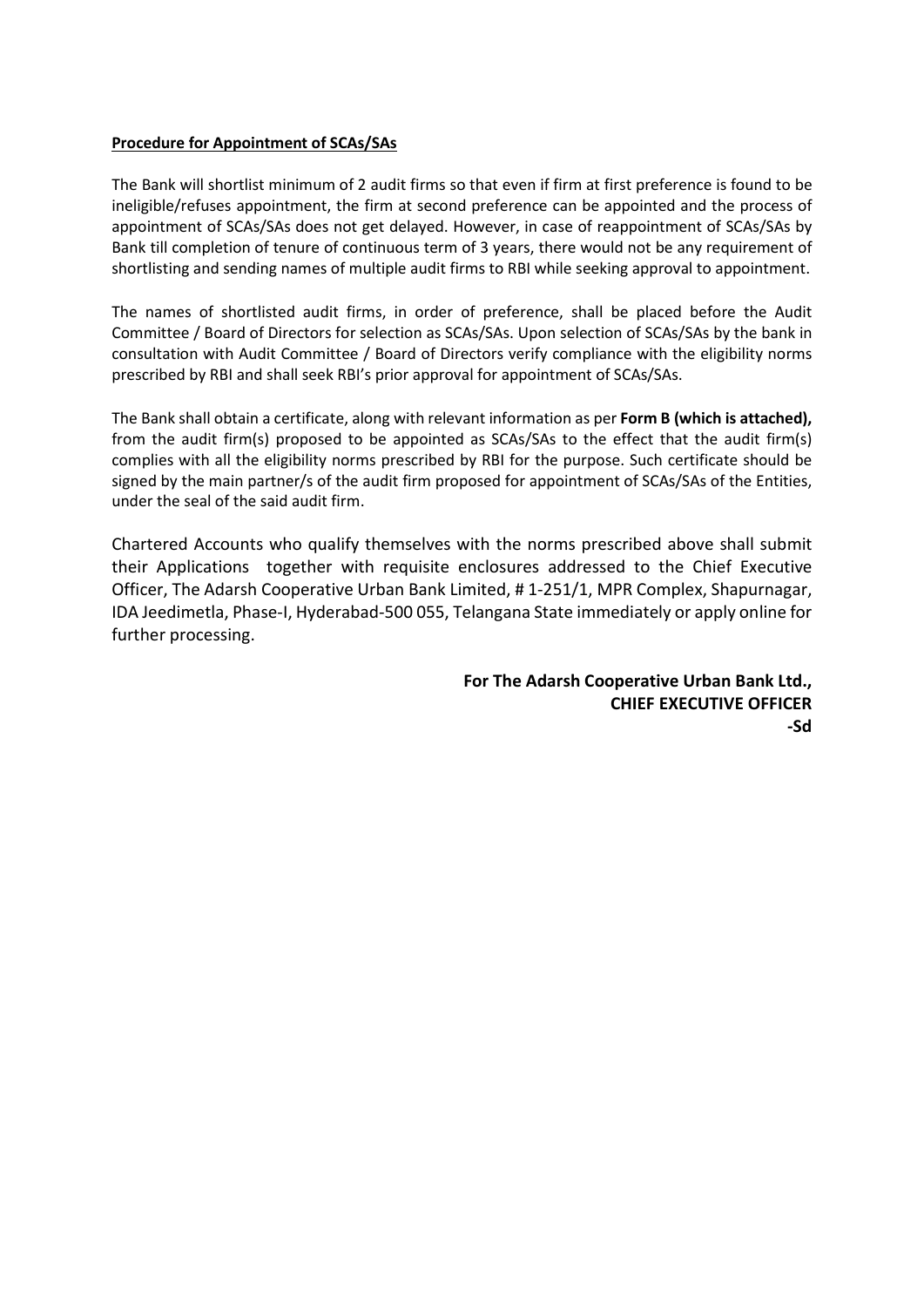### FORM B Eligibility Certificate from

Name:

Firm Registration Number.

### A. Particulars of the firm:

Asset Size of Entity as on 31st March of Previous Year Number of Full-Time partners (FTPs) associated\* with the firm for a period of three (3) years

Out of total FTPs, Number of FCA Partners associated with the firm for a period of three (3) years

Number of Full Time Partners/ Paid CAs with CISA/ISA Qualification Number of Years of Audit Experience.

Number of Professional staff Exclusively associated in case of all Commercial Banks (excluding RRBs), and UCBs/NBFCs with asset size of more than ₹ 1,000 crore

Details may be furnished separately for experience as SCAs/SAs and SBAs

### B. Additional Information:

(i) Copy of Constitution Certificate.

(ii) Whether the firm is a member of any network of audit firms or any partner of the firm is a partner in any other audit firm? If yes, details thereof.

(iii) Whether the firm has been appointed as SCA/SA by any other Commercial Bank (excluding RRBs) and/or All India Financial Institution (AIFI)/RBI/NBFC/UCB in the present financial year? If yes, details thereof.

(iv)Whether the firm has been debarred from taking up audit assignments by any regulator/Government agency? If yes, details thereof.

(v) Details of disciplinary proceedings etc. against firm by any Financial Regulator/Government agency during last three years, both closed and pending.

# C. Declaration from the firm

The firm complies with all eligibility norms prescribed by RBI regarding appointment of SCAs/SAs of Commercial Banks (excluding RRBs)/UCBs/NBFCs (as applicable).

It is certified that neither I nor any of our partners / members of my / their families (family will include besides spouse, only children, parents, brothers, sisters or any of them who are